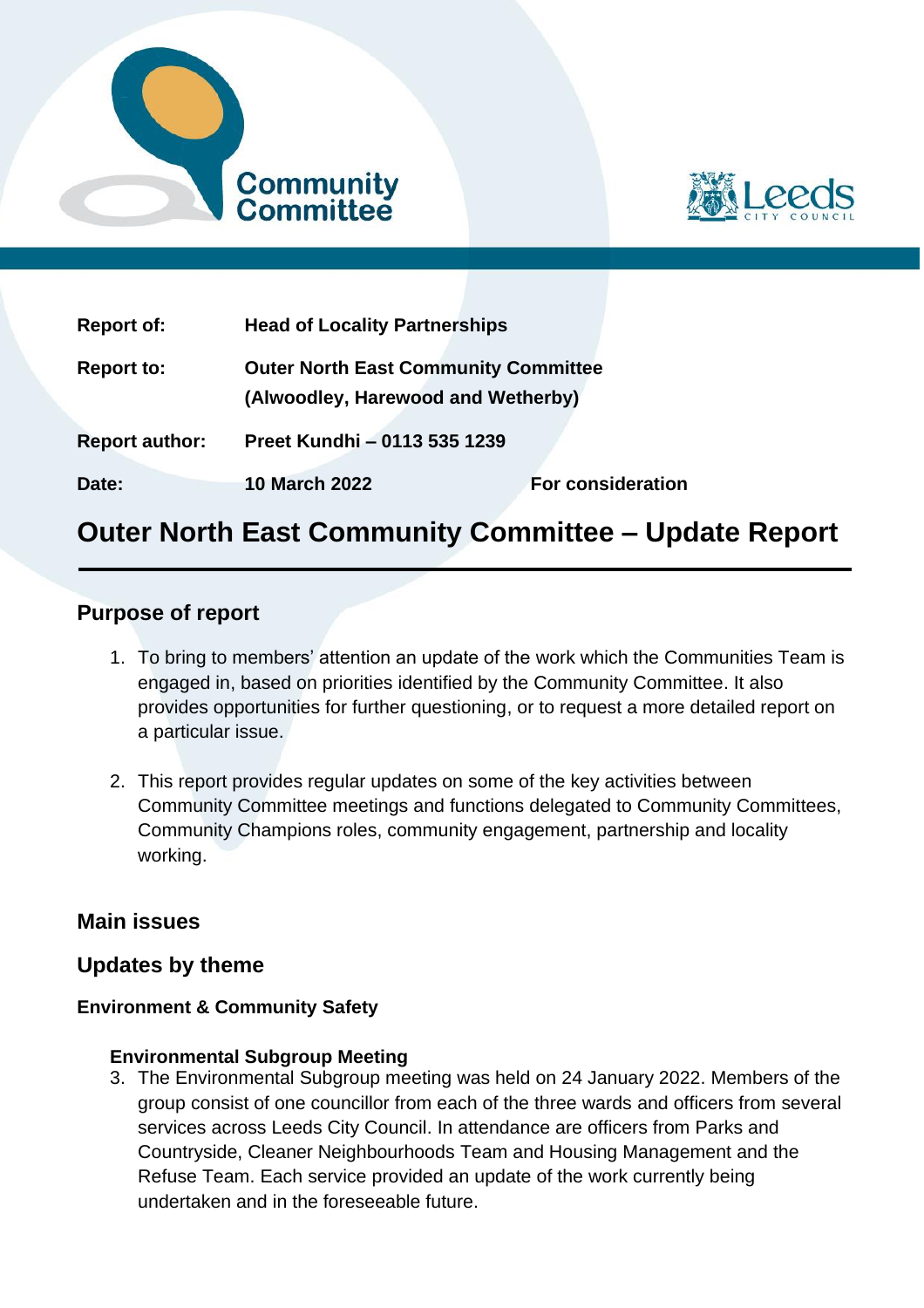Parks and Countryside advised the members of the subgroup of the issue of fly tipping that is taking place on Thorner Lane. A multi-agency meeting is taking place to resolve the issue. The Cleaner Neighbourhoods Team provided an update that they are in the process of recruiting to a Team Leader post. Housing management provided an update on the successful Housing Advisory Panel funding applications.

#### **Leeds Festival Working Group**

- 11.A working group has been set up to discuss Leeds Festival 2022. The group is cochaired by the Harewood and Wetherby Councillors. Invited to be part of the working group is Leeds City Council Officers, Leeds Festival event management, the Police and councillors from the Town and Parish Councils in both wards. The purpose of the group is to look at local concerns and ways that the festival can improve matters for local residents and attendees of the festival for 2022.
- 12.The second meeting took place at the start of the new year and the Head of Sustainability for Festival Republic attended to give an overview of how the festival is tackling climate emergency and ensuring that the festival has a low carbon footprint and the various ways in which the festival helps with recycling tents and equipment left over from attendees. The next meeting is scheduled for the end of March.

#### **Children and Families**

#### **Leeds Rhinos Multi Sport Camp at Wetherby High School**

- 13.Leeds Rhinos Foundation teamed up with Wetherby High School, to run a four day multi sports camp during the February half term holidays. The camp took place at Wetherby High School and 100 children aged 7-14 attended.
- 14.Headed by highly qualified coaches, the camp provides a safe and engaging environment for children to succeed. The young people had lots of fun playing all types of games and activities, ranging from Rugby to Dodgeball and Indiana Cones to Table Tennis.
- 15.The camp also had been supported by students from the high school who volunteered as Sports Leaders to help with coaching and setting up the activities
- 16.The project funding was secured by Wetherby councillors from their Youth Activity Funding. Further information and pictures from the camp can be found at [Leeds](https://www.facebook.com/LeedsRhinosFoundation)  [Rhinos Foundation -](https://www.facebook.com/LeedsRhinosFoundation) Home | Facebook page.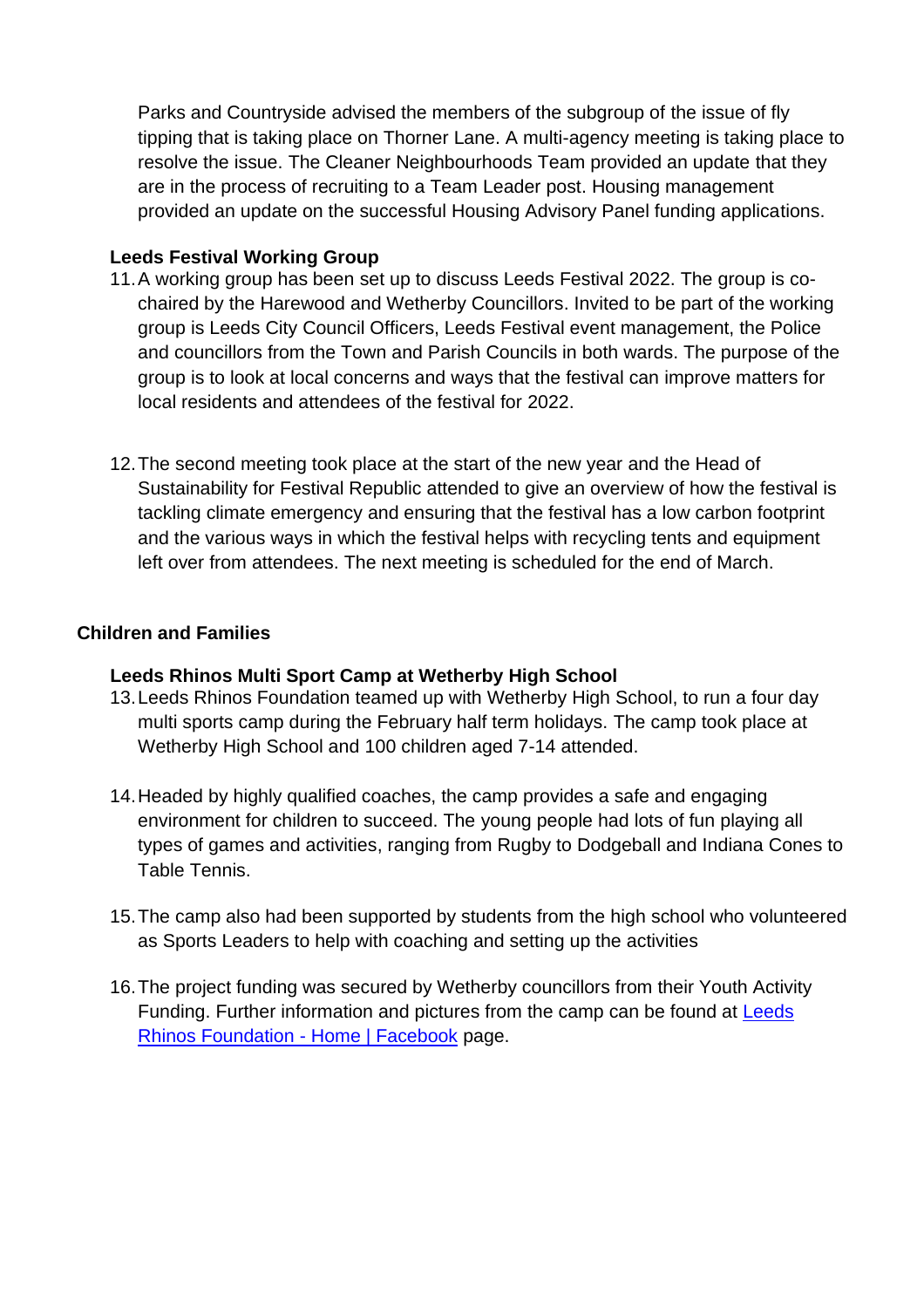## **Health, Wellbeing & Adult Social Care**

### **Community Volunteer Hubs**

17.Both Moor Allerton Elderly Care (MAECare) and Wetherby In Support of the Elderly (WiSE) continue to offer support to those vulnerable residents in Outer North East Leeds as part of the city's ongoing response to the Covid-19 pandemic.

## **Wetherby In Support of the Elderly**

- 18. Wetherby In Support of the Elderly continue to operate as a Covid hub. Even through the winter period and up to the time of writing this, the omicron variant has not had the impact that WiSE had anticipated or planned for.
- 19.In addition, WiSE continue to roll their core services including a whole new range of activities across a broader footprint within the community committee.
- 20.WiSE thank the Outer North East Community Committee for their continued support.

#### **Moor Allerton Elderly CARE**

- 21.This report covers the period 1 November 2021 31 January 2022
- 22.Over this period MaeCare have delivered 20 group activities which range from the Active Minds (a CST activity for people living with Dementia) to Walking Football (an activity that attracts a younger older person). MaeCare continue to operate cautiously with mitigations in place: social distancing (which limits the number of people who can meet to eight in the activity centre, more at exercise classes), mask wearing, sanitising and fresh air.
- 23.Activities include:
	- $\circ$  4 exercise groups with priority given to people who are Clinically Extremely Vulnerable
	- o Local walks and a new Walking Buddy project
	- o Walking Football, twice a week at Allerton Grange High school and Scott Hall Sports Centre for the winter months.
	- o Creative Writing at Thackrah Court with Poet James Nash
	- o Sporting memories for people with dementia at Alwoodley Cricket Club
	- o Active Minds, a structured 12 week programme based on Cognitive Stimulation Therapy for people living with Dementia
	- o Twilight Zone for 13 local residents
	- o Targeted small groups (Men's Den, CAMEO and Knit and Natter)
	- o A new Breakfast Club during the winter months for people who are more vulnerable and struggle through the winter months which attracted 15 people
	- o Shared Tables (meals out for people at the weekend, lead by a volunteer) attended by 17 people
	- o A pantomime (Oliver) delivered by the North East Producers Community Theatre group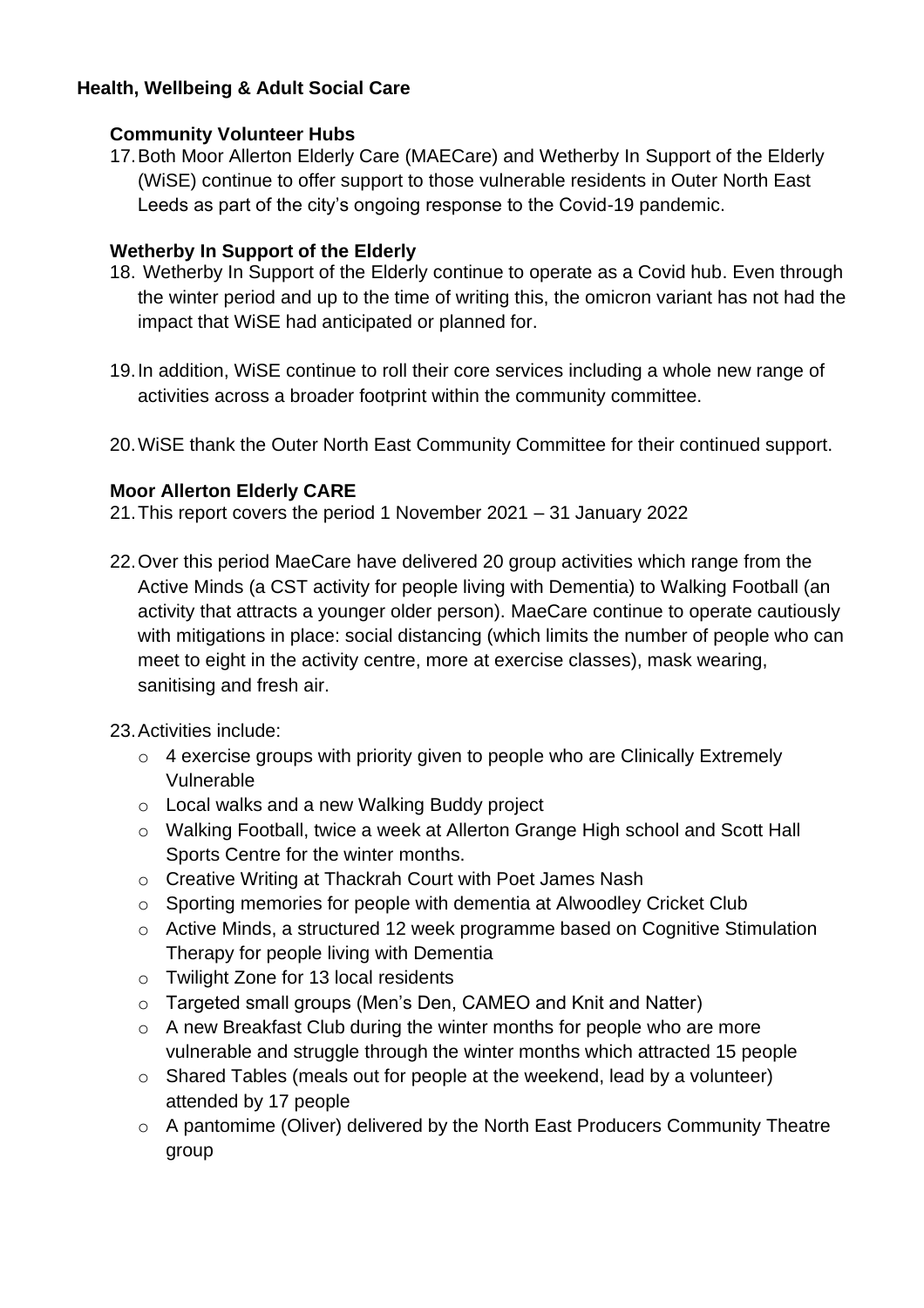- 24.MaeCare also made seasonal deliveries of gifts collected by Allerton High School (unfortunately we decided to cancel the Christmas party for safety reasons) and hampers collected by Zurich and Give a Gift.
- 25.MaeCare's intergenerational work with local schools resumed with pupils from Leeds Grammar School and Alwoodley High School attending MaeCare activity centre once a week to provide one to one IT support to service users.
- 26.One to one support, mainly in the form of telephone befriending, is still being delivered but numbers have dropped to 30.
- 27.Over 99 people received one to one support, advice or information.
- 28.MaeCare's Circles of Support Service, supporting people with dementia to live independently at home and continue to do the things they used to enjoy, is seeing an increase in referrals from the Memory Support services as more people are being diagnosed. 35 people receive varying degrees of support which means MaeCare are at full capacity.
- 29.MaeCare continue to deliver support through the Community Care Hub, mainly food parcels and befriending calls, although demand for the former is very low. Only two people received a food parcels.
- 30.36 people volunteered in roles as varied as phone befriending, walking buddies, walking football, newsletter delivery, database input/website updating, group support, deliveries.

## **Ward Business**

## **Town and Parish Council Forum**

31.The Town and Parish Council Forum meeting of 2022 took place on 24 February 2022 at Bardsey Village Hall, Harewood. The Chief Officer for Highways and Transportation attended the meeting. He provided an overview of the service he manages and answered questions from the members of the forum. Questions ranged from 20mph, East Leeds Orbital Route, speeding, lighting.

## **Queen's Platinum Jubilee Working Group**

32. Following on from December's Community Committee meeting, a working group has been set up to share information and ideas as a collective and together raise any issues that Town and Parish Councils or community groups might come across when organising their events. The aim is to have a directory of events promoting what is taking place across the Outer North East Community Committee area.

## **Ward Member Meetings**

33.Since February 2022, ward member meetings are now taking place face to face. Services attending those meetings are; Cleaner Neighbourhood Team, Parks & Countryside; Traffic and Highways Maintenance and the Anti-Social Behaviour Team.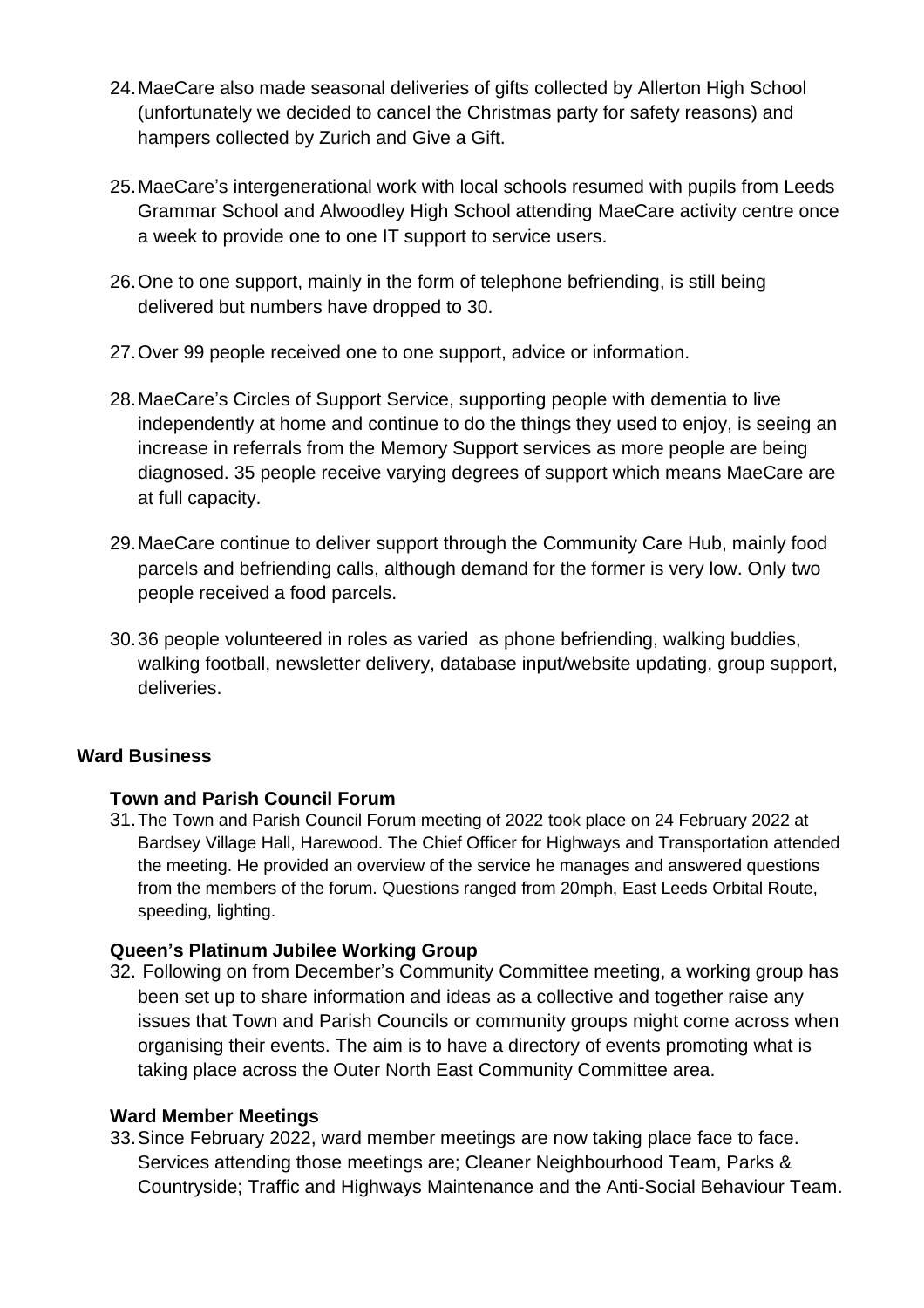## **Community Engagement: Social Media**

34.*Appendix 1,* provides information on posts and details recent social media activity for the Outer North East Community Committee Facebook page.

## **Updates from Key Services**

## **Cleaner Neighbourhoods Team**

- 35.At the start of this year, the currently Team Leader left the service, which meant the service had been carrying a Team Leader vacancy for the Wetherby, Harewood, Alwoodley wards. In between finding a replacement, the Area Manager has been bridging the gap, on top of completing Area Manager duties. Even though it has been challenging at times, the Area Manager has helped to keep the smooth running of the street cleaning and enforcement service for the wards. The Area Manager has used this time productivity to help gain a more localised understanding, and knowledge of the demands of the areas face, and the required service delivery.
- 36.The Wetherby, Alwoodley, Harewood street cleaning and enforcement team are fully staffed and a new Team Leader has been appointed. The aim is that the replacement Team Leader provide area with consistency and stability, which has been lacking in the area, due to the number of staffing changes. In the forthcoming weeks, the new Team Leader will be meetings the Outer North East councillors and familiarising herself with the area.
- 37.The service has recently funded new litter bins for the city which were split between each team. The idea of the new litter bins is to utilise them towards replacement bins as and when they need replacing, for example they become damaged, defected, or vandalised. The bins have already been deployed.
- 38.To date, 5 new replacement litter bins have been deployed as below
	- o Outside Londis at 150 High Street, Boston Spa.
	- o Bin by large stone bus shelter where Clarendon Road meets the High Street.
	- o Wetherby, by the river side (replacement for a broken bin).
	- o Thorpe Arch outside the Pax Pub (replace an old double bin).
	- o Parlington Lane, Aberford
- 39.The service are due to receive a further delivery of litter bins, and once they arrive, they will be divided amongst the teams, and will then be used to replace any old, damaged, defaced bins that are already in situ.
- 40.Keep Britain Tidy purple bags are proving positive and are being utilised by lots of community groups, litter free Leeds. They are a great way to distinguish between Cleaner Neighbourhoods Team (CNT) Street cleaning and community litter picking. The CNT purchase the bags and distribute to groups on their request. The Area Manager would like to take this opportunity to acknowledge the hard work and efforts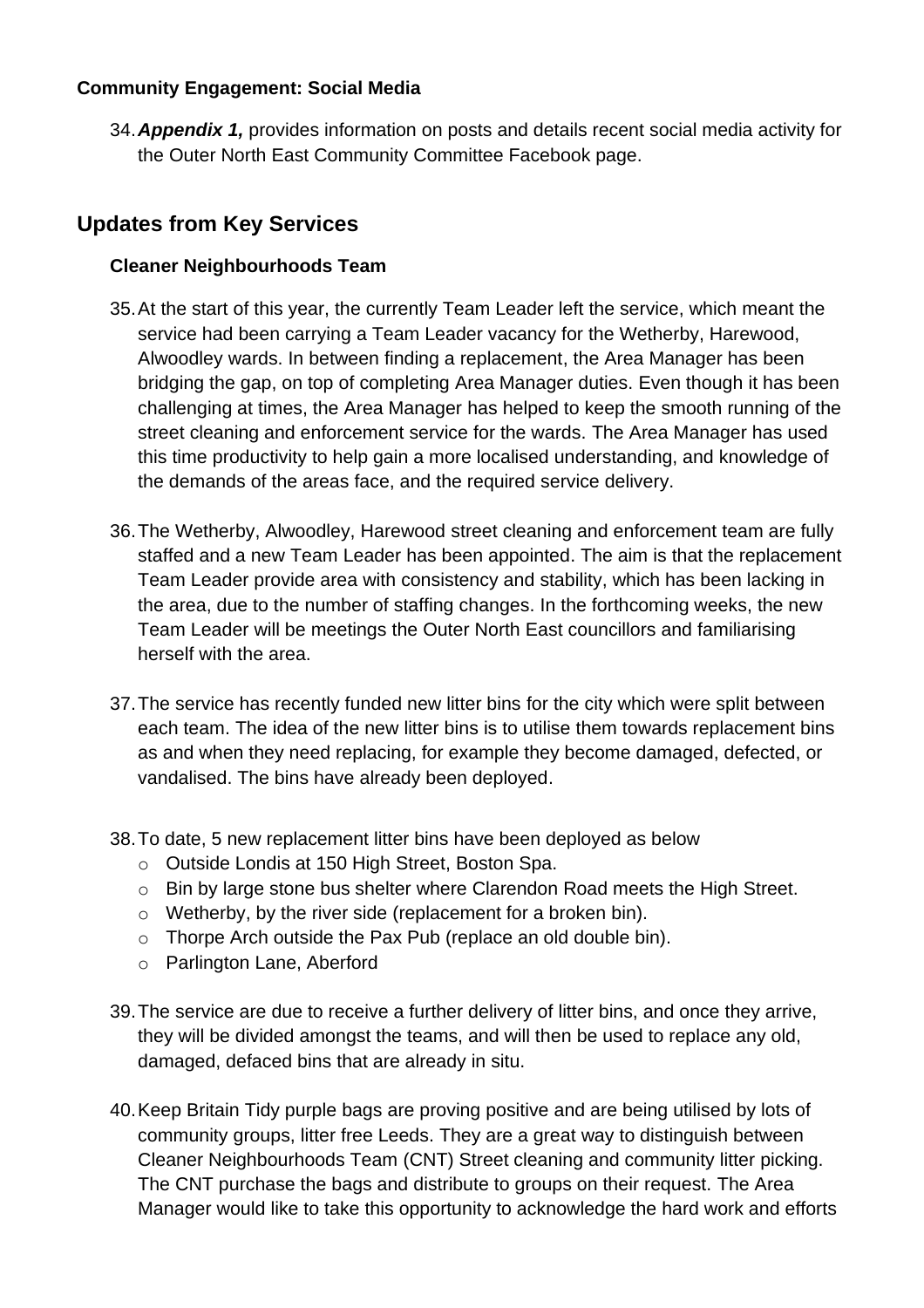of the community groups complete in their own time. The CNT are keen to continue to work together to support the groups as best the service can.

- 41.The Environmental Action Officer who mainly concentrates his time in and around Wetherby, Alwoodley and Harewood, works with local businesses in relation to duty of care of their waste, commercial waste issues, domestic waste, litter problems, waste in gardens, and much more.
- 42.The street cleaning zonal days are running smoothly, where improvements have been noticed in terms of the general cleanliness of the ward. This is credit to the street cleaning team who work hard and their efforts have not gone unnoticed.
- 43.The pandemic had impacted negatively on the cleanliness of the wards and the level of service provided. However, as the lockdown restrictions have eased, staffing issues have started to be resolved, as the team has returned to work. The team continue to deliver the service to the best of their ability. The service continue to face staffing issues, not connected to Covid but to general sickness, and annual leave.
- 44.The Area Manager has been working with Team Leaders, ward members, and street crews to devise a mechanical sweeping schedule. In the first instance, the focus will be on the Wetherby ward. The Area Manager recently met with the ward members who sit on the Environmental Subgroup and provided the Area Manager with priority areas/roads for the schedule to initially focus on. Even though implementing a mechanical sweeping schedule for the whole of the Outer North East is a huge task, the service recognises this is a priority to be done and in the fullness of time the outcomes will become visible. Mechanical sweeping is an integral part of the service that the CNT deliver, and a structured approach needs to be taken. Therefore, the service is taking each area, one at a time and then once the service has managed to bring the conditions of the roads back up to standard the schedule will be rolled out to other areas, But only when the service has made a noticeable impact.

## **Public Health**

#### **Covid-19 Update**

- 45.As infection rates gradually fall and numbers stabilise in some of the wards the pandemic continues to impact significantly on local wards with the NHS Clinical Commissioning Group, Leeds City Council, Third Sector Organisations, Volunteers and Elected Members encouraging those who have not done so to take up the offer of a free Covid-19 vaccination.
- 46.Advice on where to get a Covid-19 vaccination in Leeds can be found here. <https://www.leedsccg.nhs.uk/health/coronavirus/covid-19-vaccine/walk-in-clinics/>
- 47.How to stay safe in Leeds and advice on any support required can be found here. <https://www.leeds.gov.uk/coronavirus>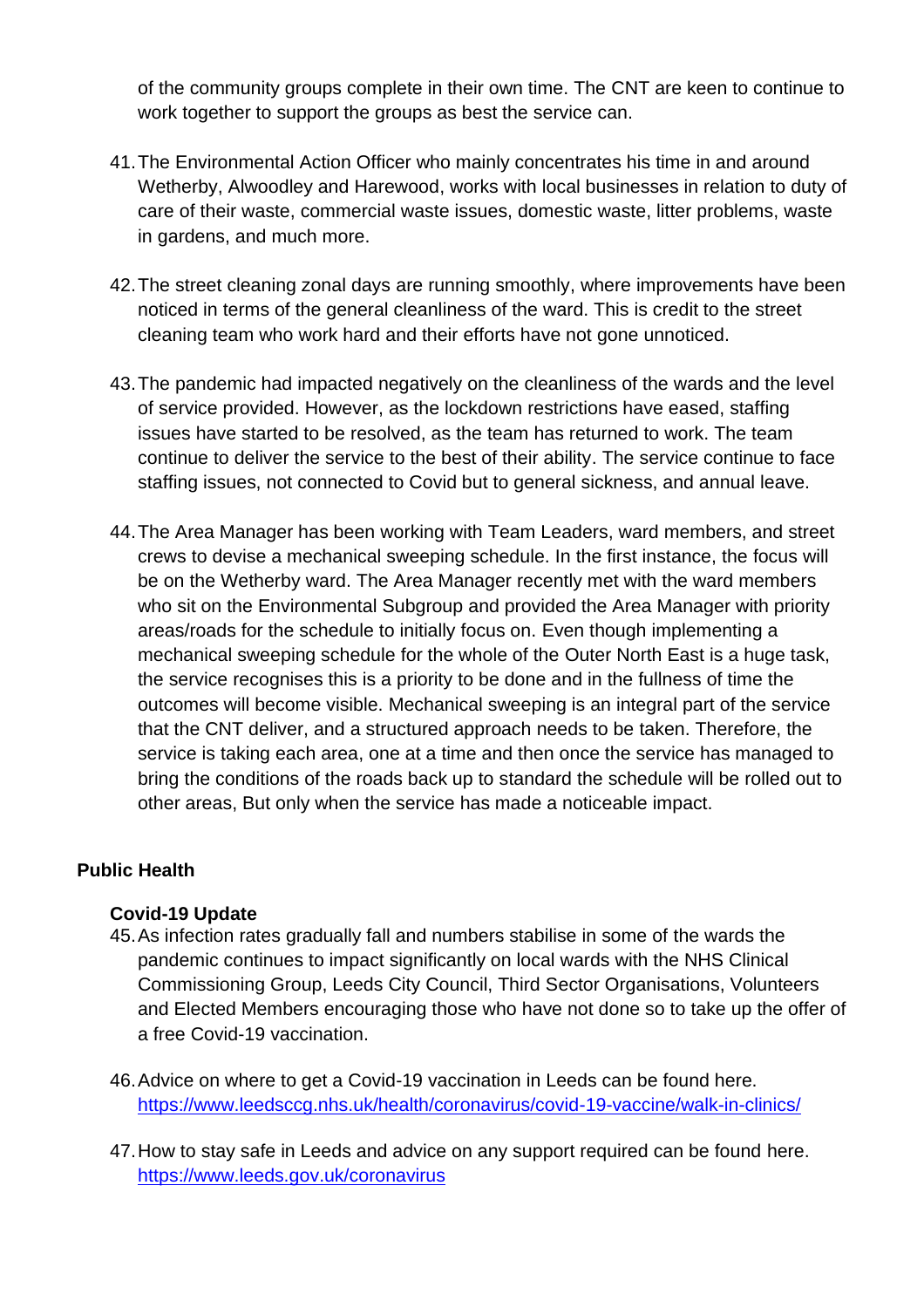#### **Lateral Flow Tests**

48.There is a current limited supply / shortage of Lateral Flow Test due to a surge in demand over the Christmas period. These are currently being limited to NHS, Social Care and Key workers. The government have ordered more supplies to meet this demand.

## **Training for those delivering Healthy Cooking and Physical Activity Sessions**

- 49.If local providers wish to run the courses on the above as we slowly emerge from the pandemic to support local residents then there is guidance and training available. These sessions are an interim measure until we can get back to full day face to face sessions. The session last for 90 mins and will be delivered via Teams.
- 51. The webinar will cover;
	- o Refresher on the Making Every Contact Count approach
	- o Eating Well Key Messages
	- o Moving More Key Messages
	- o Food Hygiene Key Messages
- 52.All sections will acknowledge the challenges we are facing during the pandemic. By the end of the session participants should have an increase understanding of the principles of healthy eating, safe food practices and the importance of being physically activity. For further details or to book a place please contact Charlotte [Charlotte.Abbott2@leeds.gov.uk](mailto:Charlotte.Abbott2@leeds.gov.uk)

## **Employment and Skills**

#### **Universal Credit**

- 53.The number of people who are claiming Universal Credit due to unemployment as of November 2021 in the Outer North East Community Committee area is 1,313. This is an increase of 101% since March 2020, which is reflective across all wards due to the impact of Covid-19. There is a small decrease of 49 on the previous month.
- 54.The Coronavirus Job Retention Scheme (furlough) ceased at the end of September 2021, and there was an expectation that a number of people would have been made redundant which would have subsequently increased claimants to Universal Credit, which has not come to fruition in the latest release.
- 55.The table below shows the number of people claiming Universal Credit in the Outer North East Community Committee area: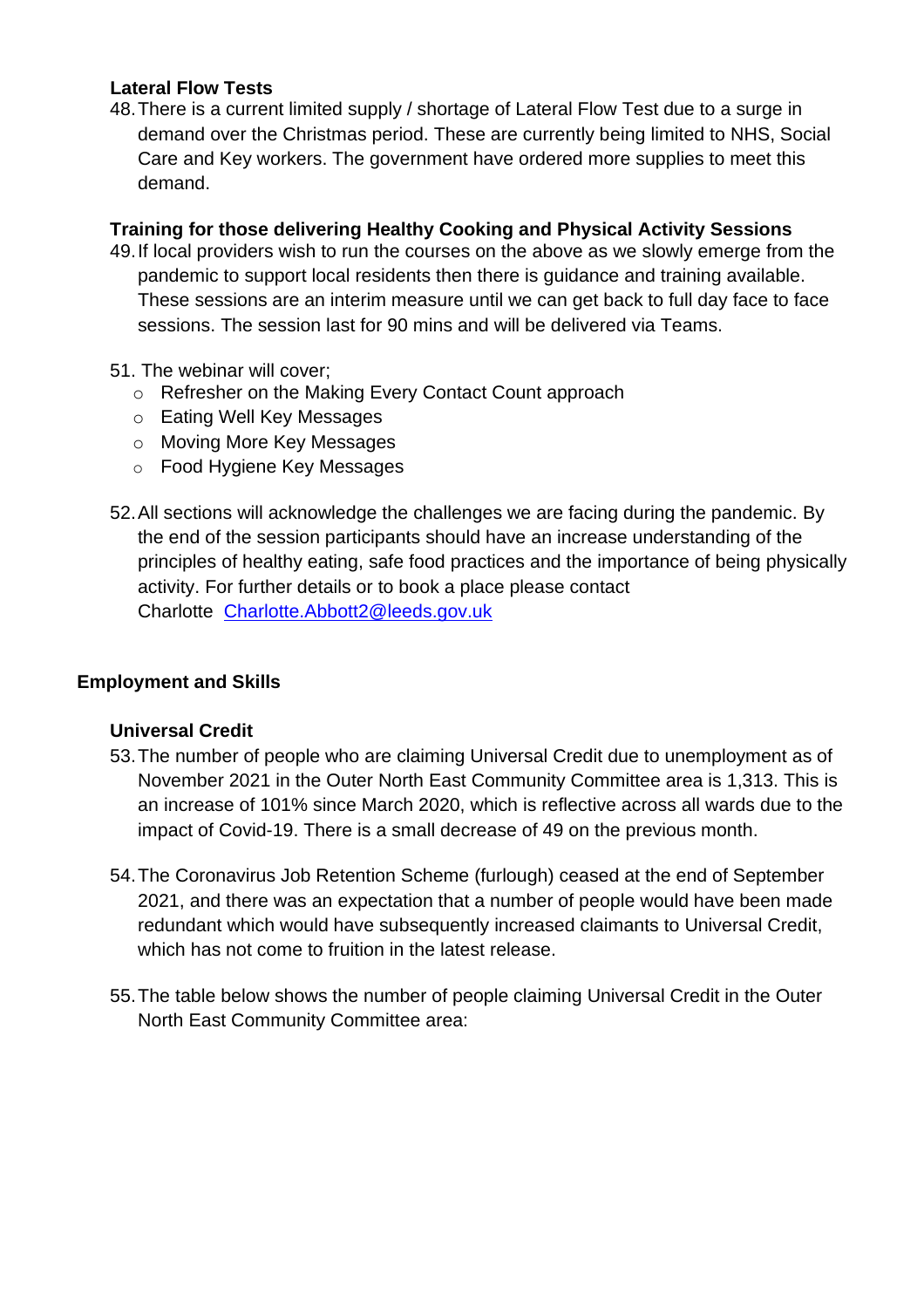|                    | Universal Credit Claimants (Not in Employment) 16-64yrs |        |                 |        |                 |        |  |
|--------------------|---------------------------------------------------------|--------|-----------------|--------|-----------------|--------|--|
|                    | <b>March 2020</b>                                       |        | <b>Oct 2021</b> |        | <b>Nov 2021</b> |        |  |
|                    | Number*                                                 | Rate** | Number*         | Rate** | Number*         | Rate** |  |
| Leeds              | 23,631                                                  | 4.5%   | 42,226          | 8.1%   | 41,609          | 8.0%   |  |
| <b>Outer North</b> | 653                                                     | 1.9%   | 1,362           | 3.9%   | 1,313           | 3.8%   |  |
| <b>East</b>        |                                                         |        |                 |        |                 |        |  |
| Alwoodley          | 387                                                     | 2.9%   | 813             | 6.1%   | 782             | 5.9%   |  |
| Harewood           | 95                                                      | 0.9%   | 211             | 2.1%   | 197             | 2.0%   |  |
| Wetherby           | 171                                                     | 1.5%   | 338             | 3.0%   | 334             | 2.9%   |  |

*\*Number is the number of people claiming Universal Credit that are not in employment \*\*Rate shows the number of claimants not in employment as a percentage of the working age population*

#### **Employment and Skills Services**

56. The table below shows the number of people being supported from the Outer North East Community Committee area.

|                                   | <b>Accessing Services</b> |                             | <b>Into Work</b>            |                             | <b>Improved Skills</b>      |                             |
|-----------------------------------|---------------------------|-----------------------------|-----------------------------|-----------------------------|-----------------------------|-----------------------------|
|                                   | 2021/22<br>(Apr –<br>Dec) | 2020/21<br>$(Apr -$<br>Dec) | 2021/22<br>$(Apr -$<br>Dec) | 2020/21<br>$(Apr -$<br>Dec) | 2021/22<br>$(Apr -$<br>Dec) | 2020/21<br>$(Apr -$<br>Dec) |
| <b>Outer North</b><br><b>East</b> | 258                       | 267                         | 85                          | 70                          | 80                          | 148                         |
| Alwoodley                         | 178                       | 172                         | 49                          | 47                          | 57                          | 102                         |
| Harewood                          | 50                        | 58                          | 20                          | 18                          | 13                          | 27                          |
| Wetherby                          | 30                        | 37                          | 16                          | 5                           | 10                          | 19                          |

- 57.Employment and Skills reinstated face to face support, activities, and delivery from September 2021 with a continuation of a virtual or remote offer along with email and telephone support in line with Covid-19 restrictions.
- 58.During April December 2021 9,387 people accessed the Service, 258 of whom were from the Outer North East, a decrease of 3% when compared to the same period last year.
- 59.The service has supported 2,563 people into work, during April December 2021, 85 of whom were residents from the Outer North East, an increase of 21% when compared to the same period last year. Customers were supported into work across all sectors with the largest numbers in health and care, food retail, logistics, distribution, and transport.
- 60.Between April December 2021 the service has supported 2,397 people to improve their skills. From the Outer North East, 80 residents have completed a skills course, a reduction of 46% when compared to the same period last year.
- 61.Leeds Employment Hub is a single point of contact for all funded programmes and Jobshops that provides tailored and comprehensive support into employment or education to all Leeds residents. A large team of Employment Hub Advisors deliver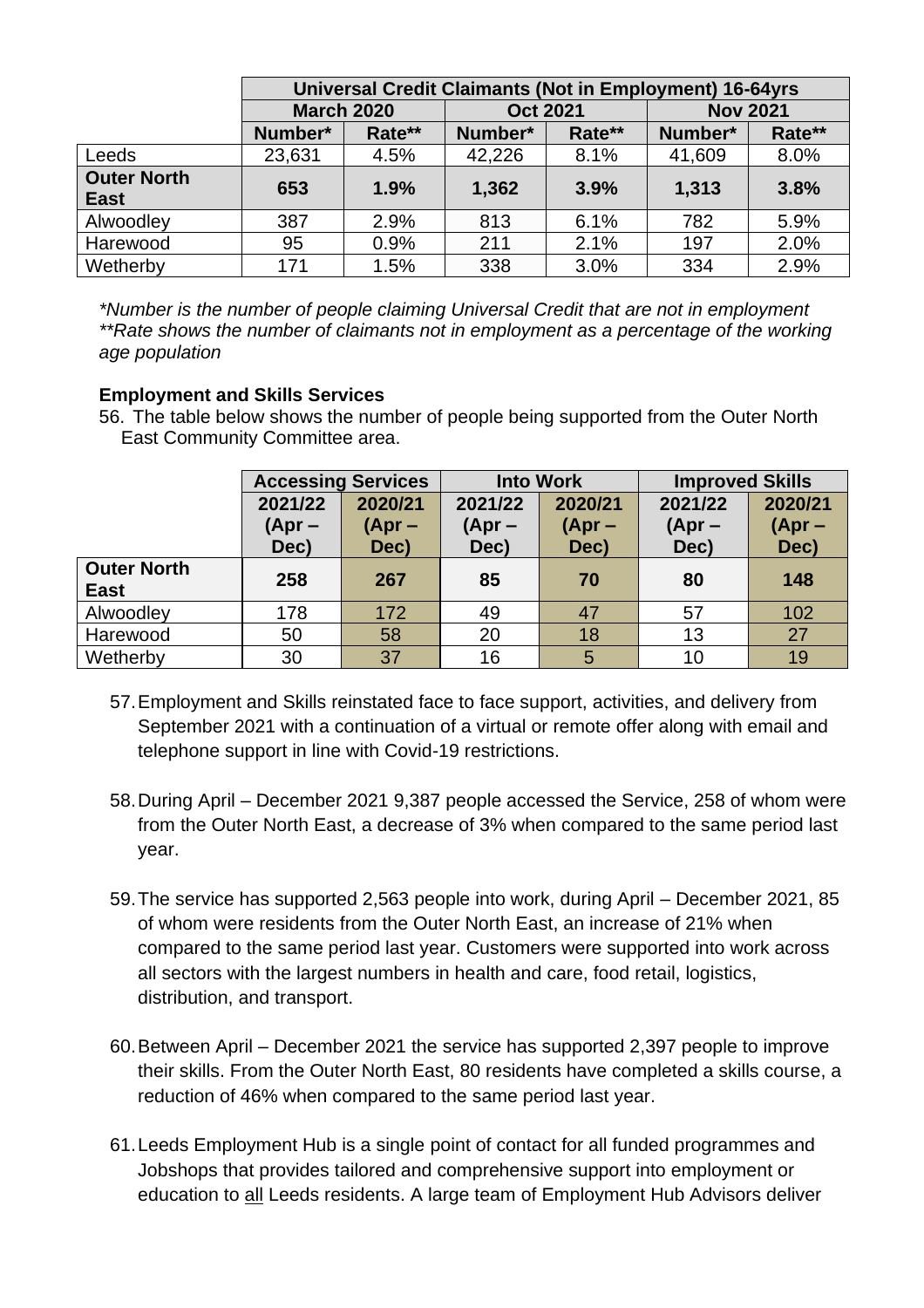the programme by providing one to one support, tailored preventative and remedial support to Leeds residents who are disadvantaged in the labour market.

- 62.The Employment Hub Advisors are co-located within 7 Jobcentres across the City. All Jobshops are now fully open, 5 days a week for face to face appointments which include the City Centre Community Hubs.
- 63.Employment and Skills Service has been successful in securing additional funding from DWP to support disadvantaged young people (15-24) in Leeds. The programme will support 1,600 young people up to the end of December 2023, who are NEET or risk of becoming NEET; and from WYCA that focuses on resident that are ineligible for ESIF programmes and will prioritise on supporting underemployed residents in low paid, low skilled jobs as well as those at risk of redundancy. Both programmes are in addition to a number of programmes that have been enhanced and expanded to respond to the challenges of Covid-19 and the changing labour market.
- 64.The Adult Learning programme continues to deliver an effective, broad, and inclusive curriculum to support the continuation of learning in response to Covid-19 through an online platform in collaboration with subcontracted partners. Courses were delivered through a range of models to include online face to face and through distance learning, opening new opportunities for adults to learn and develop their confidence. For the 2021/22 Academic Year, 135 courses are also planned for online delivery, city-wide.
- 65.Leeds Adult Learning Summer 2021 saw a range of activity across the city to raise the profile of learning and engage Leeds. Activity included a community engagement / marketing campaign, a summer programme of taster courses and a partnership approach with family learning supporting the delivery of the Council's Healthy Holiday programme.
- 66.Following a successful funding bid to the Leeds Community Foundation, a bespoke Developing You programme, Learning Disabilities Pre-Employability Project is being developed. A collaboration between Employment and Skills, Pyramid of Arts, People Matters and United Response will deliver a 12 week pre-employability programme which will include work readiness and health and wellbeing modules. The first cohort is expected to start in April 2022.
- 67.Over 202 new businesses were supported to recruit new staff, provide support for staff facing redundancy and developing initiatives to address staff shortages and filling a high number of vacancies within key sectors.

## **Hospitality Sector:**

68.A Restaurant Ready programme, a 5 day course, aimed to upskill individuals to successfully enter the hospitality sector through providing practical experience within Leeds City College's café and restaurant facilities. The programme provides an opportunity for participants to be signposted to work trials and interviews with employers.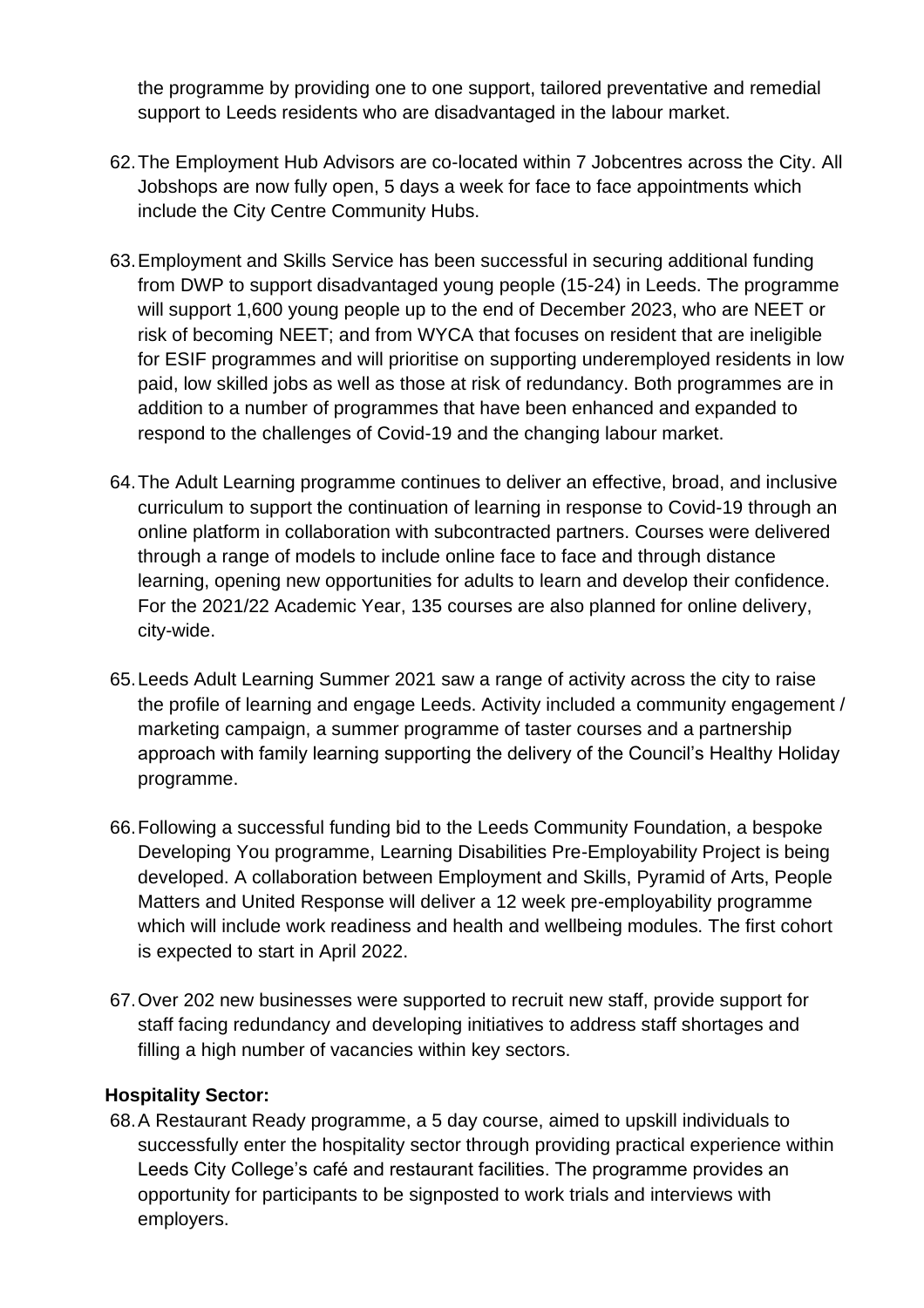- 69. A Christmas recruitment fair took place on Wednesday 22<sup>nd</sup> September 2021 held at the Engine Room at Leeds Bid, 265 people attended.
- 70.The service is continuing to work with HMP Wealstun and the Leeds Hotels and Venues Association around the recruitment of ex-offenders into the hospitality sector.
- 71.Held McDonalds Breakfast Events at the Briggate store to support the recruitment of 30 vacancies, further events are planned in 2022.

## **Health & Social Care Sector:**

- 72.Working in partnership with the Leeds Health and Care Careers Narrowing Inequalities programme which aims to engage with, recruit and develop a diverse workforce from disadvantaged or under-represented communities in Leeds. This is to improve access to long-term career opportunities, work experience, volunteering, education, and training.
- 73.Leeds Health and Care Careers is working alongside the [Healthier Working Futures](https://leedshealthandcareacademy.org/news/healthier-working-futures/) project, a new partnership of health, care and third sector partners who have received funding from the UK Government through the UK Community Renewal Fund. The project aims to engage over 600 unemployed / economically inactive young adults (aged 16-25) supporting them onto a health and care career path via innovative engagement programmes delivered by a team of third sector organisations.
- 74.Jobsfairs were held in October and November 2021 at the Leeds Kirkgate Market with 45 Employers / Training Providers, 790 people attended.

## **The Leeds Apprenticeship Recruitment Fair 2022**

- 75.The Leeds Apprenticeship Recruitment Fair 2022 kicked off National Apprenticeship Week in Leeds on Monday 7<sup>th</sup> February at Leeds First Direct Arena, connecting Leeds young people with real live Apprenticeship vacancies, information and guidance. The event was particularly crucial this year given the uncertainties that the impact of Covid-19 has created for young people. LARF22 was completely sold out with 6,200 tickets booked in advance and around 5,000 people attending on the day. 88 employers and training providers exhibited, representing sectors from Agriculture, Care Services, Creative and Design, Digital, Legal, Finance and Accounting and much more.
- 76.The new Apprenticeships in Leeds website was launched for National Apprenticeship Week and can be accessed at [www.apprenticeshipsinleeds.co.uk.](http://www.apprenticeshipsinleeds.co.uk/) The site features around 100 organisations offering Apprenticeships in Leeds, split by occupational sector.
- 77.Following a number of requests from schools the service is currently working with colleagues in Children and Families Service and with careers practitioners to develop and deliver a career progressions event for young people with Special Educational Needs and Disabilities (SEND). The event which will be the first for the city will be held at Leeds First Direct Arena on Thursday 23<sup>rd</sup> June 2022 and will be open to all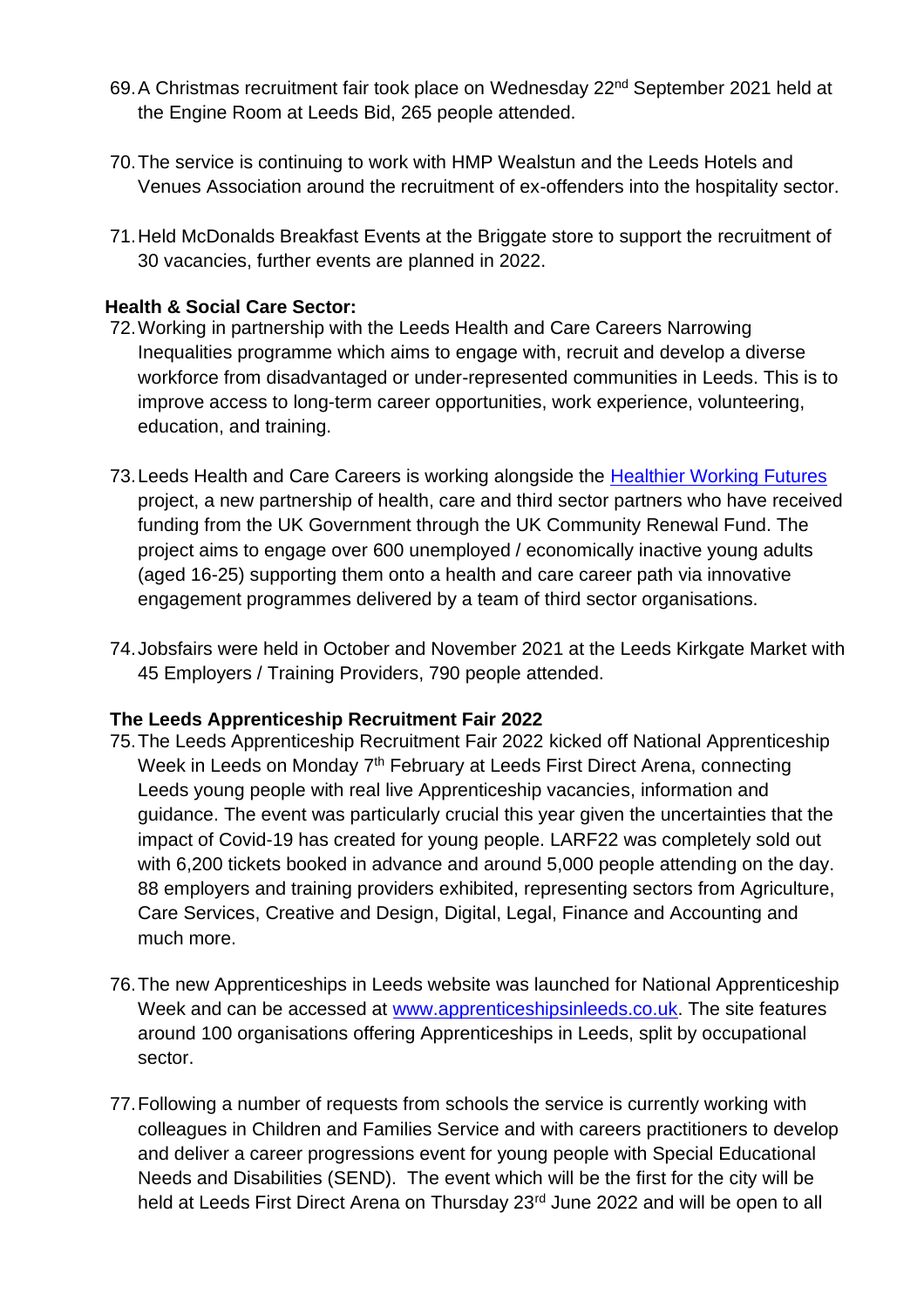young people who have additional needs, and teaching staff, parents and carers will be encouraged to attend. There will be information about opportunities post 16 including training, jobs, apprenticeships, traineeships, and volunteering opportunities.

### **Anti-Social Behaviour**

78.All staff are now back to normal working duties and able to perform all aspects of their role. Their time is split between office working (minimum 2 days per week) and home working, in line with corporate guidelines. Currently 2 case officers operating across the area.

79.Cases opened in the last 3 months by ward and broad case type

- $\circ$  Alwoodley = 5 of which Noise 2, ASB 3, Hate 0, Domestic Violence 0.
- $\circ$  Wetherby = 1, of which Noise 0, ASB 0, Hate 0, Domestic Violence 1.
- o Harewood 0, of which Noise 0, ASB 0, Hate 0, Domestic Violence 0.

 $Total = 6 cases opened.$ 

80.Current active case load by ward

- $\circ$  Alwoodley = 13
- $\circ$  Wetherby = 4
- $\circ$  Harewood = 0

Total active cases for Inner East  $= 17$ 

#### **Headlines**

81.Reports of anti social behaviour to the service remain low across all three wards and the service continue to work proactively with partners in the Police, Housing, Localities, Schools and Youth Services to maintain that position.

## **Community Hubs & Libraries**

#### **Moor Allerton Community Hub and Library**

- 82.In November the hub recommenced their hugely popular weekly Story and Rhyme Time sessions for 0-5 year olds. Attendance has increased rapidly to over 50 children and adults at the latest session.
- 83.Also In November the hub commenced a monthly Saturday morning Film club in their Community Room. The first showing was the movie 'Spiderman vs Spiderman'. It was attended by four children and six adults who fully enjoyed the cinematic experience. In December the hub ran 'Hugo' with a similar attendance. In January 'The Secret Garden' was shown.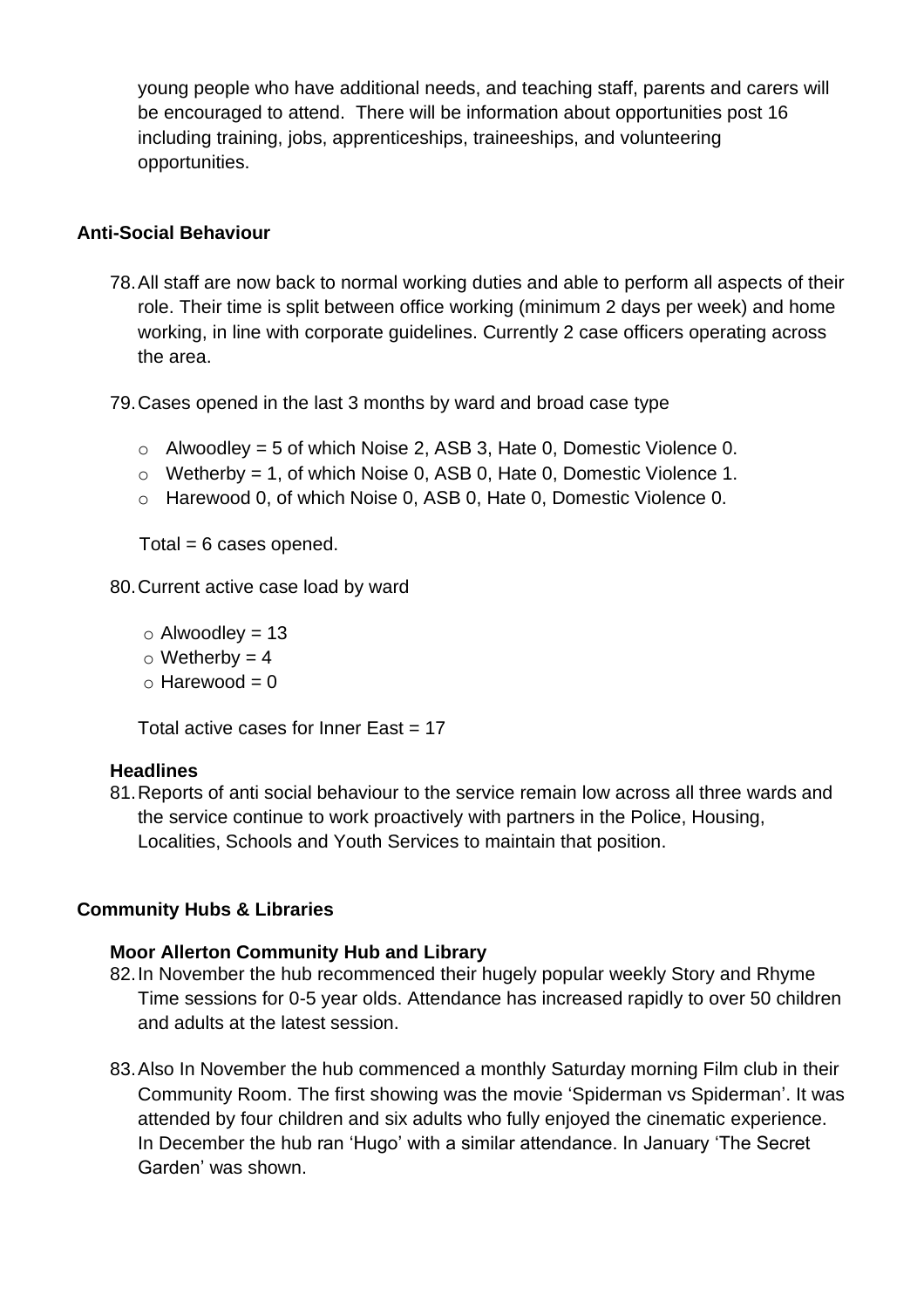- 84.Monthly Digital Drop-ins have recommenced. In November, three adults received help on their own devices regarding specific issues. The hub hosted a session in December attended by two adults.
- 85.During Christmas week the hub hosted the Healthy Holidays programme over 4 days. Approximately 10 local children attended activities on and off site and were given a hot meal each day.
- 86.Also, in Christmas week the hub hosted a Tinsel Theatre Performance which was thoroughly enjoyed by 12 children and eight adults.

#### **Wetherby Library and One Stop Centre**

- 87.Wetherby has also recommenced Story and Rhymetime Sessions which have been regularly attended by up to ten children and their parents.
- 88.Wetherby has also been running digital drop in since November.
- 89.Wetherby hosted a Christmas Event, 'The 12 Cones of Christmas'. A character crafting and stop frame animation event for children and families. Five adults and 11 children attended this.

## **Youth service**

- 90.Much of the focus in recent months has been on re-establishing the centre based provisions. This includes sessions at Barleyfields Community Centre on Wednesday and Friday, Boston Spa Community Centre on a Tuesday and Thorner Youth Group on a Tuesday also. The service is also pleased to report that their Lingfield Centre is going from strength to strength, the team continue to deliver provision at Moortown Methodist and they are in the process of establishing a new group to engage at the centre.
- 91.Through the Wetherby provisions, the team have covered a number of issues based topics such as sexual health, substance misuse and more recently they have ran an extensive cooking programme to raise awareness of healthy eating. It has highlighted during recent community safety meetings that there has been a reduction in anti social behaviour. Following engagement with young people in the Sandringham Park they have now begun attend the centre based provision in Barleyfields.
- 92.Youth workers have recently challenged a number of young people with respect to substance misuse and it has been great to see the impact of recent engagement on reducing this behaviour. Youth Workers are continuing with this work with both groups and individuals to ensure all needs are met.
- 93.The Youth Work Team continue to engage with a number of young people who are under the care of the local authority and as such have supported young people with the associated challenges.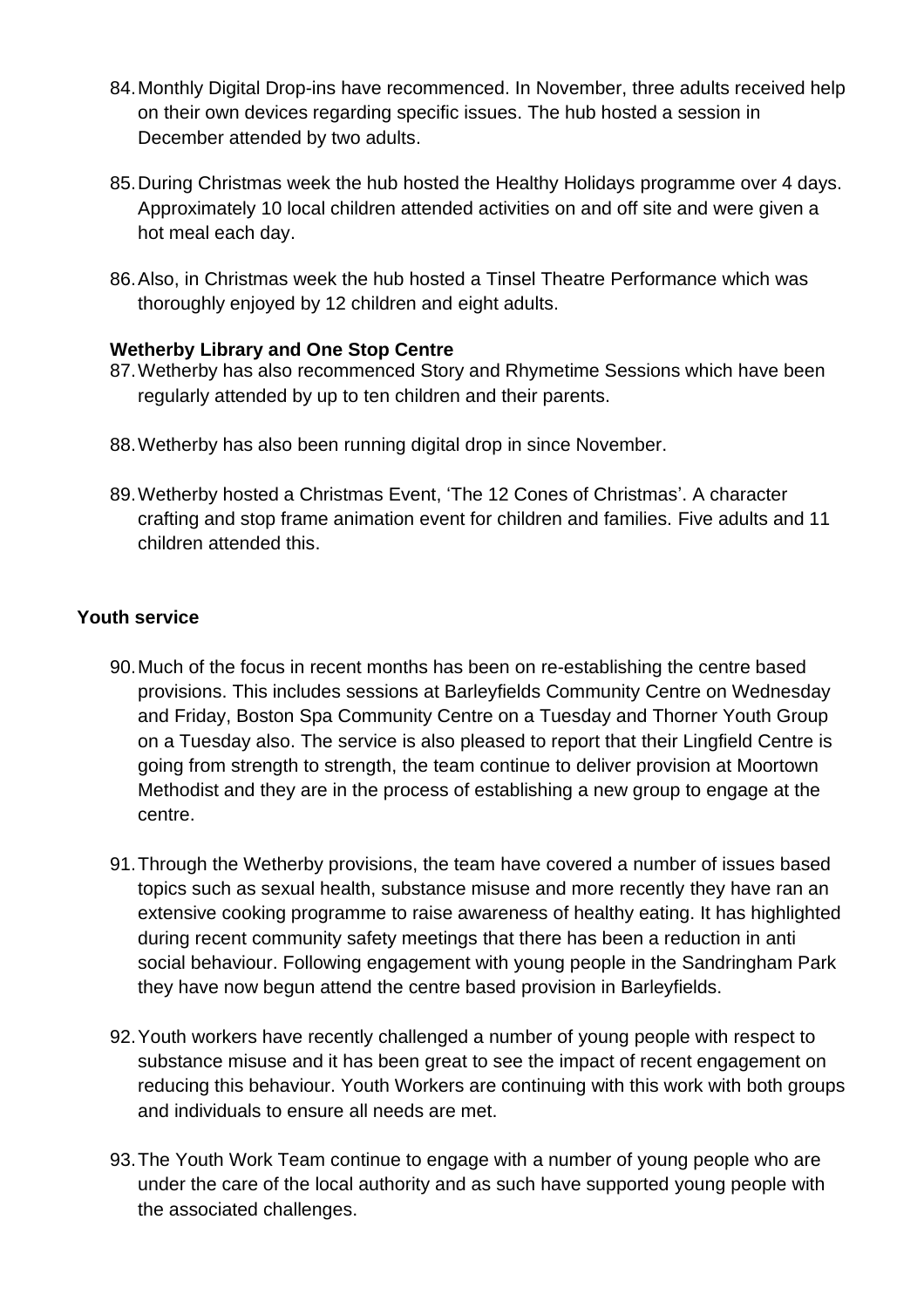- 94.The Advanced Youth Work Practitioner continues to support the local youth roup at Thorner which continues to develop week on week.
- 95.The wellbeing packs that were created (with support and contributions from ward members across the ONE) were greatly received by young people who reported that they were a fantastic resource to support them in getting through the festive period.

## **Housing**

- 96.Since November, The Housing Advisory Panel have received had the following bids;
- 97.Residents in Barwick would like to set up a prize bingo/social evening at their local community centre, John Riley House. The panel approved the project for £323.40.
- 98.Part funded from HAP, a Winter Wonderland trail through Tynwald woods was set up by Moortown West Community Association (MWCA). The panel approved £1,000 towards the total cost of £5,000. The rest of the funding came from financial input by MWCA and local businesses. Some lovely comments from attendees available upon request.
- 99.The panel approved £500 towards the total cost of £1,665 for Christmas Welfare Packs for young people throughout Outer North East Leeds by Youth Services. The packs are intended to;
	- o Promote healthy relationships and lifestyles
	- o Provide disadvantaged young people with access to positive activities/contacts
	- o Improve support for young people around mental health
- 100. The ONE HAP currently have £6,225.83 left in the budget and the panel have agreed to hold one last meeting in this financial year to try spend this remaining budget. Bids in the pipeline being worked on for this are;
	- o Post and rail fencing at Sandringham Gardens, to stop grass verge damage by vehicular access. This is likely to be in region of £4,600.
	- o Post and Rail fencing at Sykes Road Garages site in Wetherby for the same reason. This is estimated to cost £5,400.
- 101.Community Payback are starting up again working for the service and currently the service have the Skill Mill, a group of apprentices who are performing the role of Community Payback. They are only two teams for the whole city but have been going through Community Payback's referrals and getting jobs done.
- 102.The Tenant Engagement Officer has a meeting with Thorner Parish Council to brainstorm ideas on how they can get the 100 Leeds Homes Tenants more involved in the community and decision making by the Parish Council.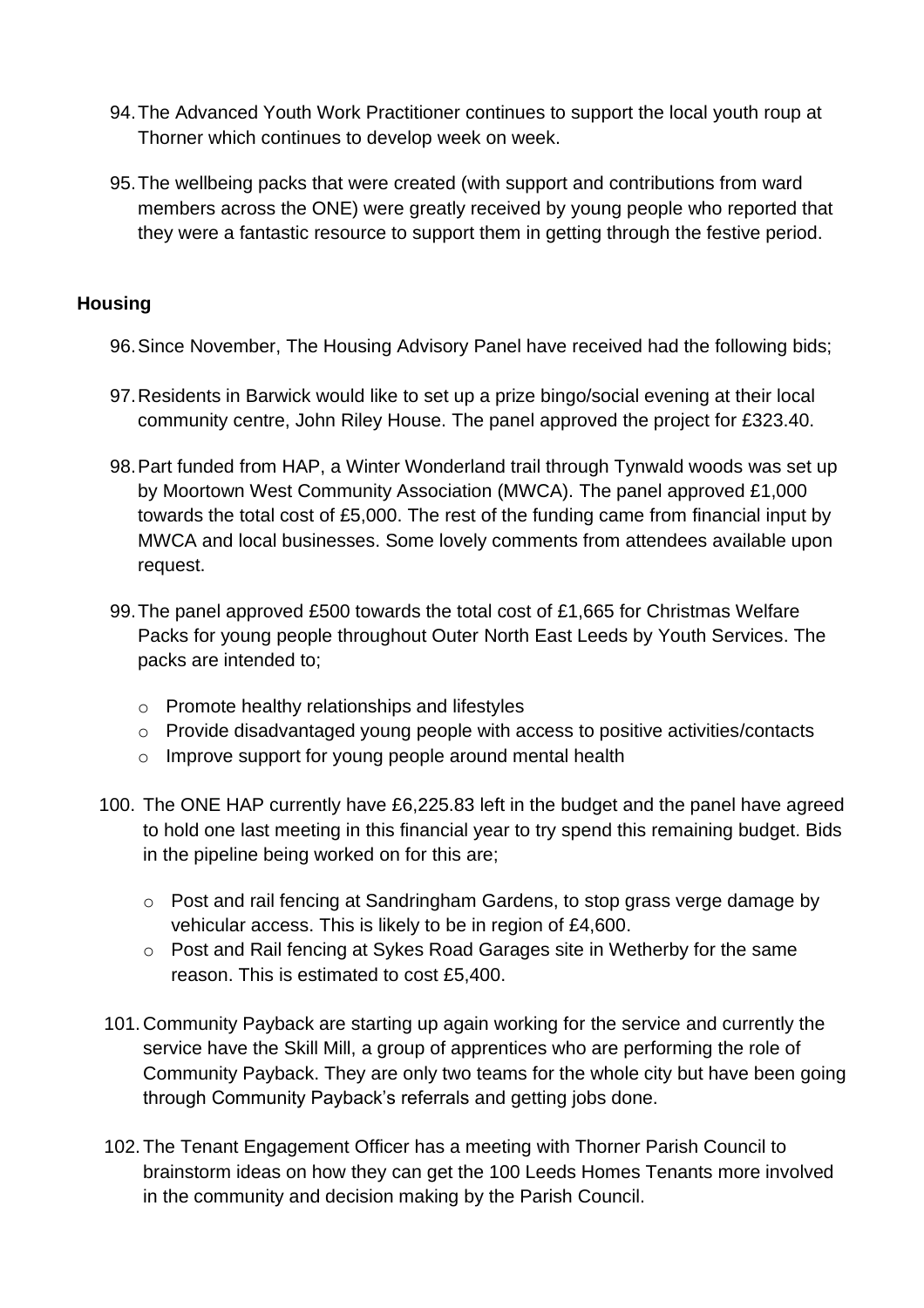## **Corporate Considerations**

## **Consultation and Engagement**

103.The Community Committee has, where applicable, been consulted on information detailed within the report.

## **Equality and Diversity/Cohesion and Integration**

104.All work that the Communities Team are involved in is assessed in relation to Equality, Diversity, Cohesion and Integration. In addition, the Communities Team ensures that the wellbeing process for funding of projects complies with all relevant policies and legislation.

## **Council Polices and City Priorities**

- 105.Projects that the Communities Team are involved in are assessed to ensure that they are in line with Council and City priorities as set out in the following documents:
	- 1. Vision for Leeds 2011 30
	- 2. Best City Plan
	- 3. Health and Wellbeing City Priorities Plan
	- 4. Children and Young People's Plan
	- 5. Safer and Stronger Communities Plan
	- 6. Leeds Inclusive Growth Strategy

#### **Resources and Value for Money**

106.Aligning the distribution of community wellbeing funding to local priorities will help to ensure that the maximum benefit can be provided.

#### **Legal Implications, Access to Information and Call In**

107.There are no legal implications or access to information issues. This report is not subject to call in.

#### **Risk Management**

108.Risk implications and mitigation are considered on all projects and wellbeing applications. Projects are assessed to ensure that applicants are able to deliver the intended benefits.

### **Conclusions**

109.The report provides up to date information on key areas of work for the Community Committee.